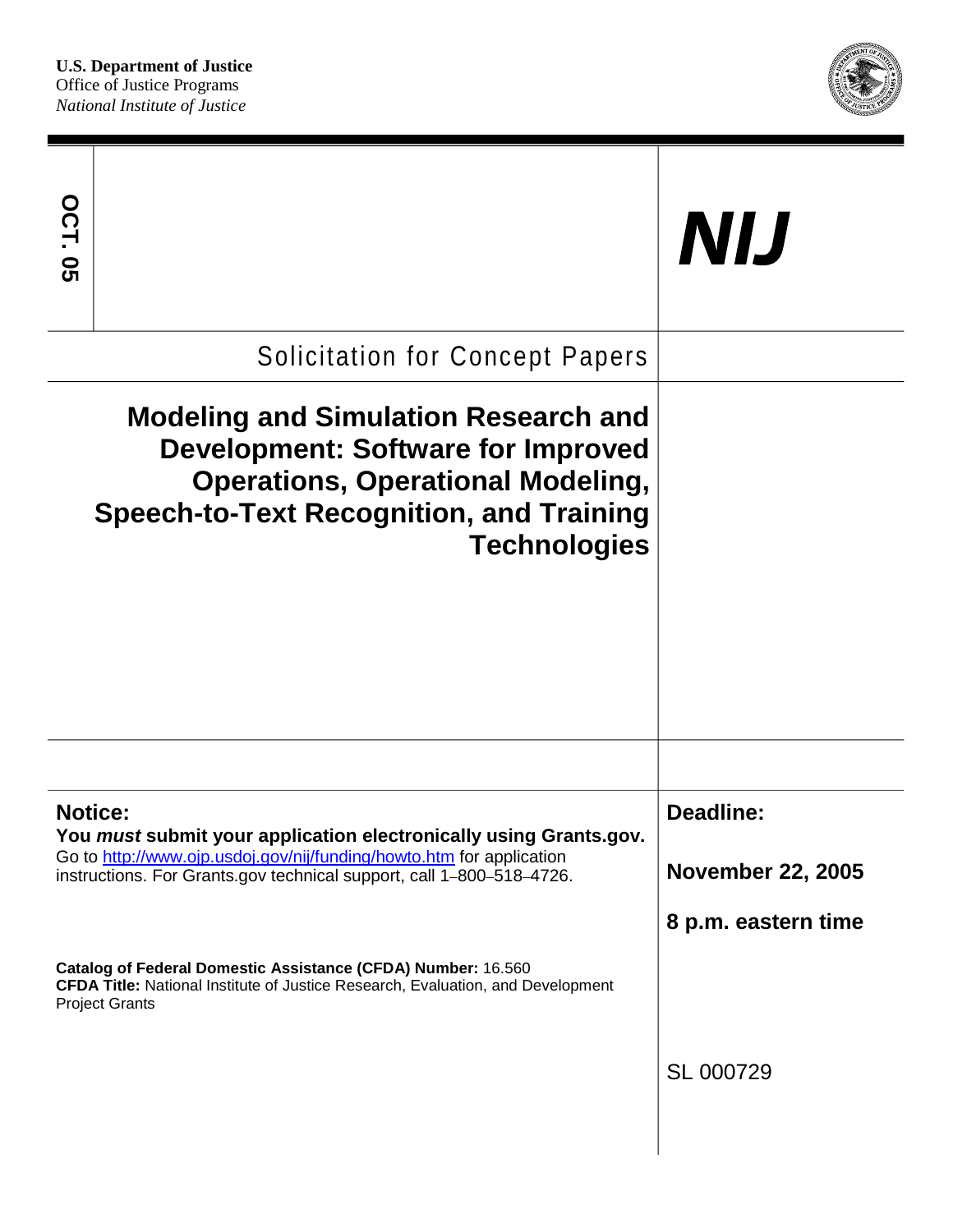**U.S. Department of Justice Office of Justice Programs**  810 Seventh Street N.W. Washington, DC 20531 **Alberto R. Gonzales**  *Attorney General*  **Regina B. Schofield**  *Assistant Attorney General*  **Glenn R. Schmitt**  *Acting Director, National Institute of Justice*  This and other publications and products of the National Institute of Justice can be found on the World Wide Web at: **National Institute of Justice**  *<http://www.ojp.usdoj.gov/nij>*  **Office of Justice Programs**  Partnerships for Safer Communities *<http://www.ojp.usdoj.gov>*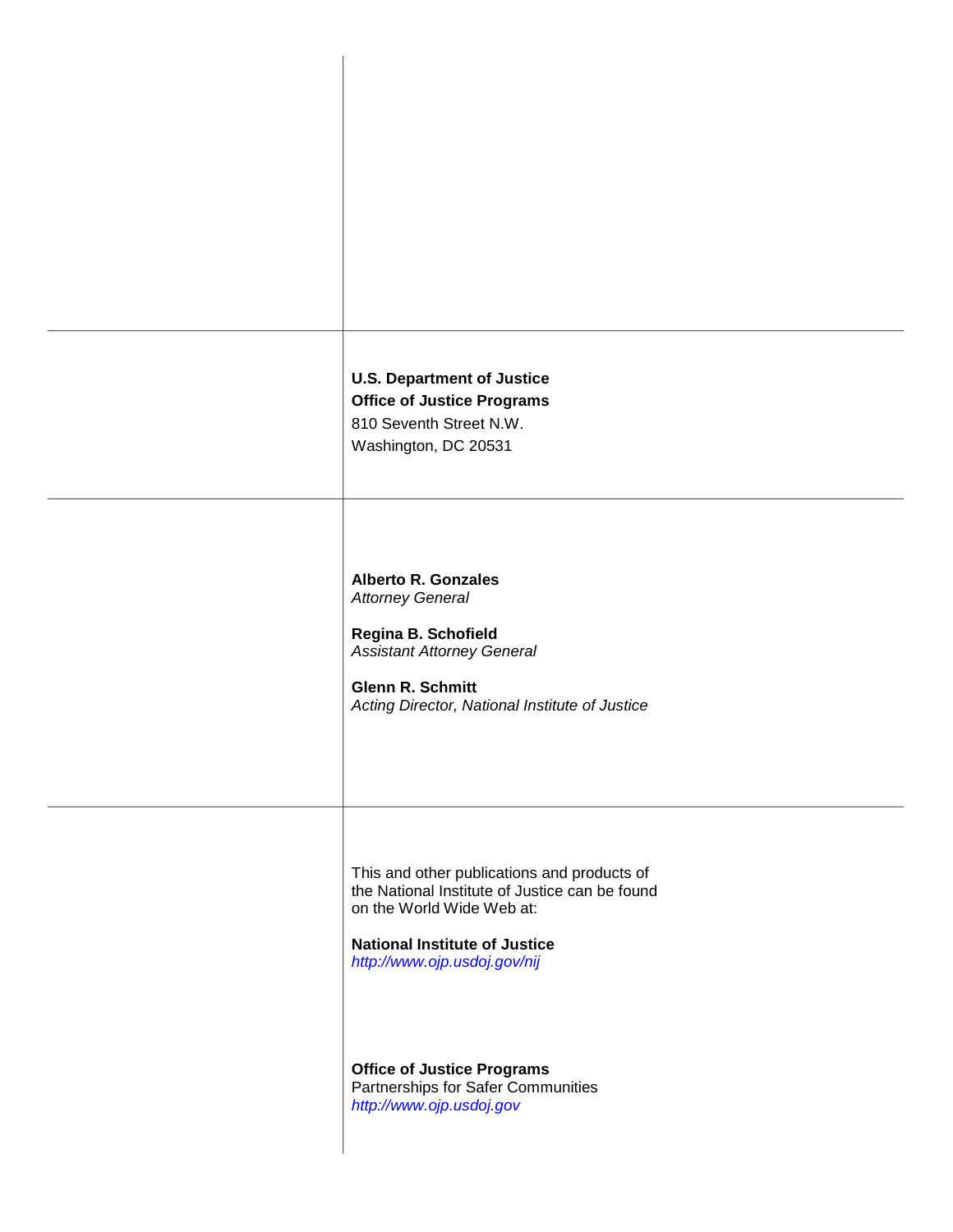**Modeling and Simulation Research and Development: Software for Improved Operations, Operational Modeling, Speech-to-Text Recognition, and Training Technologies** 

## **I. Introduction**

The National Institute of Justice (NIJ) is the research, development, and evaluation agency of the U.S. Department of Justice and a component of the Office of Justice Programs (OJP). NIJ provides objective, independent, evidence-based knowledge and tools to enhance the administration of justice and public safety. NIJ supports research that can provide knowledge and tools to guide policy and practice.

NIJ is seeking concept papers on the following topics:

- 1. Software to improve the performance of law enforcement and corrections operations (e.g., resources allocation and command and control tools).
- 2. Immersive technologies for training of public safety officers.
- 3. Use of speech-to-text/text-to-speech recognition in public safety.
- 4. Model and analysis of criminal justice agencies' operations, including police, corrections, or court operations or linkages between them.

See Section II, Concept Paper Topics, for more details about the requirements.

**Due date:** The due date for this concept paper is **November 22, 2005**. Extensions to the deadlines are generally not granted.

**Page limit:** The program narrative section of your concept paper must not exceed 7 doublespaced pages in 12-point font with 1-inch margins. Abstract, table of contents, charts, figures, appendixes, and government forms do not count toward the 7-page limit for the narrative section, but should not increase the total past 10 pages. (The program narrative section of full proposals, for applicants who will be invited to submit them, are usually limited to 25 to 30 pages.)

**Reasons for rejection:** NIJ may reject applications that are incomplete, do not respond to the scope of the solicitation, do not comply with format requirements, or are submitted after the deadline. No additions to the original submission are allowed.

**How to apply:** Detailed instructions for using Grants.gov to apply are available at [http://www.ojp.usdoj.gov/nij/funding/howto.htm.](http://www.ojp.usdoj.gov/nij/funding/howto.htm) For Grants.gov technical support, call 1-800-518- 4726.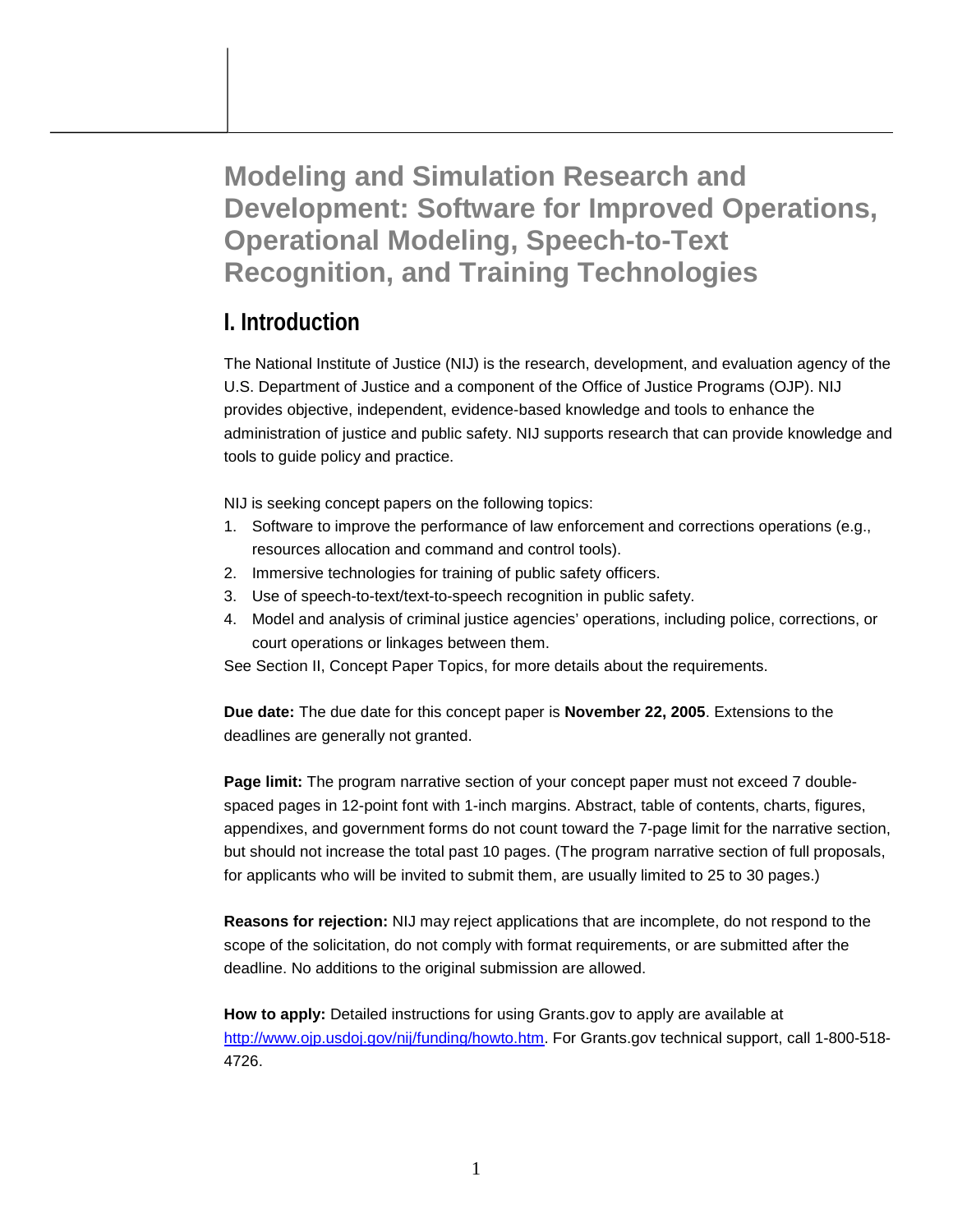# **II. Concept Paper Topics**

Concept papers should include:

- 1. A complete description of the proposed solution.
- 2. A description of the data needed and its availability.
- 3. The names of specific individuals, agencies, or professional associations who will collaborate on the project.
- 4. A description of how the models will be tested and validated.
- 5. An explanation of how closely the proposed models reflect common law enforcement processes.
- 6. Required hardware and ancillary software.
- 7. Deliverables with time estimates. Successful applicants must give a midterm presentation on the effort and results in Washington, D.C., using real data.

#### **A. Software to Improve the Performance of Law Enforcement and Corrections Operations**

#### **1. Resource Allocation Tools**

Law enforcement and corrections users need tools that will help them effectively and efficiently allocate limited resources such as personnel, funding, and equipment. A resource allocation tool would help ensure that available resources provide adequate public safety. Also, a police department could use this tool to improve its ability to effectively and efficiently deploy its personnel at the appropriate times and locations to satisfy normal day-to-day demands for service.

Resource allocation tools must have the following operational characteristics:

- a. Web-based applications.
- b. Able to accommodate multiple simultaneous users.
- c. Able to transmit, save, and archive data for future use and evaluation.
- d. Use existing crime-mapping software and be able to merge capabilities with other software, such as scheduling software, as appropriate.
- e. Able to interface with multiple, existing law enforcement databases.
- f. Compatible with existing computer technology, and able to accept inputs and outputs from Microsoft Office products.
- g. Require minimal training and administration to use.

#### **2. Command and Control Tools**

An incident commander and other command staff need tools that allow them to effectively and efficiently monitor the incident, and track and allocate resources from multiple agencies. Without these tools, command personnel may not have full control or awareness of available resources.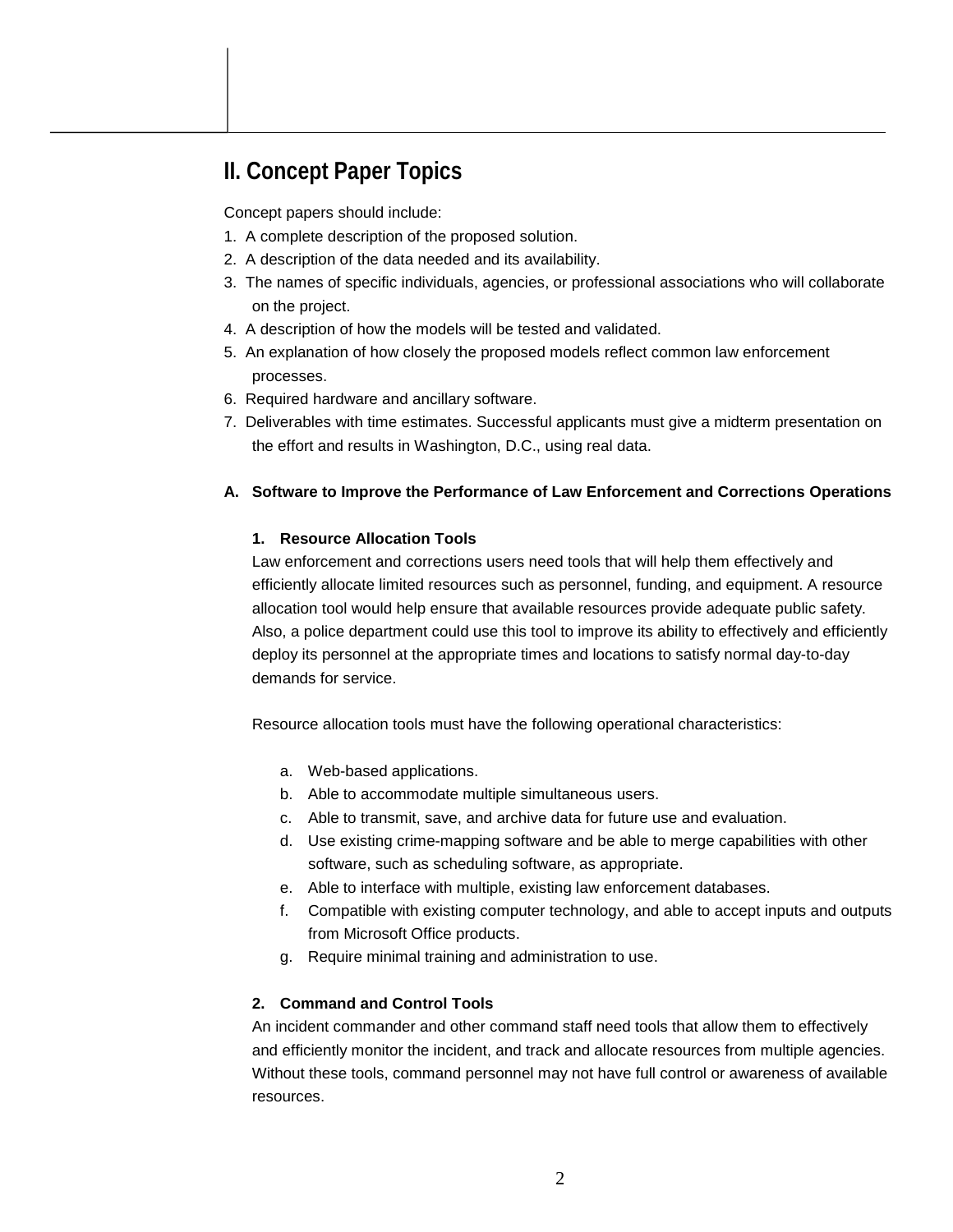Many agencies now use paper-based solutions or "stove-piped" computer systems that cannot communicate with other systems. Proposed solutions should integrate with common resource allocation tools so command and control officers can share data.

Proposed tools must work equally well in training and operational scenarios.

Considerable time and resources have already been invested in developing command and control tools and special attention will be given to proposed tools that make maximum use of existing systems and tools. However, applicants are free to propose building a new tool.

#### **B. Immersive Technologies for Training**

Enhancements in virtual reality training technologies provide the potential for significant enhancement in training for public safety personnel.

Work requirements, limited training facilities, and budgetary constraints constrain the number and quality of training opportunities for law enforcement and corrections practitioners, particularly with regard to dealing with critical incidents, such as hostage situations, in-progress robberies, prison riots, etc., where the ability to make accurate split-second decisions with minimal information is vital. To keep these perishable skills honed, law enforcement and corrections agencies need improved, cost effective means to conduct realistic interactive training to deal with such situations, using minimal or no training infrastructure. Ideally, the technology would enable realistic, meaningful training to be conducted at or near a police or fire station, or, less desirably, in an existing training facility.

Technologies that engage as many of the five senses as possible are highly desired as they enable trainees to experience each scenario in as realistic a fashion as possible.

The technologies should provide editing tools for configuring the virtual environment to specific locations and threats of concern to an agency and to the types of equipment and protocols that the agency uses.

Both new training tools and enhancements to existing tools will be considered.

#### **C. Speech-to-Text/Text-to-Speech Recognition**

To further improve officer safety and efficiency, agencies can take advantage of recent technical developments in speech-to-text/text-to-speech recognition technology. In particular, the ability to interface computer-aided dispatch/records-management systems (CAD/RMS), or similar reporting or information systems, through an automated speech-to-text/text-to-speech interface is considered highly desirable.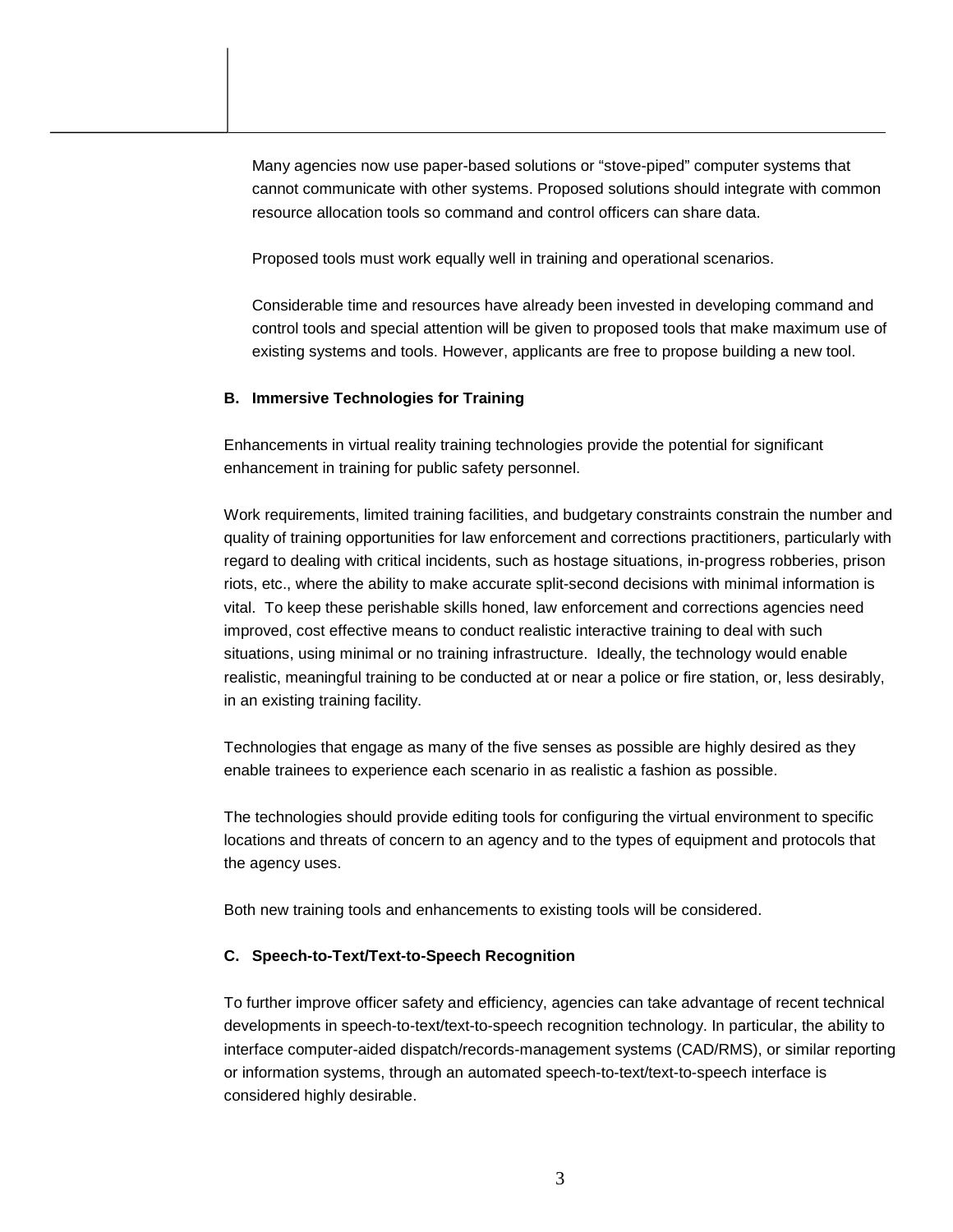Patrol officers are often required to type information into reporting systems from their vehicles. Enabling a speech recognition system in a patrol vehicle could enhance an officer's ability to create reports and conduct searches. Implementing this technology would provide more timely and accurate information retrieval, reduce training requirements, and address ergonomic and vehicle safety issues.

This technology would allow officers to complete a report or perform a search or query through a voice interface. Query results would be returned to the officer as both text and voice.

Applicants may leverage commercial off-the-shelf speech-to-text and text-to-speech product technology. The Car 54 project for speech detection and the Advanced Public Safety (APS) project in Florida could also be leveraged.

#### **D. Model and Analysis of U.S. Criminal Justice Agencies' Operations**

NIJ is seeking concept papers for applied studies in the modeling of the operations of criminal justice organizations including police, corrections, or court operations, or linkages between them. The purpose is to develop widely applicable methodologies that (1) criminal justice organizations can use to demonstrate the utility of funding innovations in technology and operations, and (2) innovators can use to evaluate how best to design new technology.

Examples of projects that will be accepted are:

## **1. Access Control and Tracking Devices in Corrections Facilities: yes/no/which/where.**

Applicants will evaluate the utility and costs of using different types of access control and tracking devices in corrections facilities by modeling in detail the operations there. Proposals will assess what combination of parameters would make them very attractive from a costsaving point of view. The model should assist the decision making about applying access control devices: yes/no/which/where.

Various access control and tracking devices exist or are in development that allow inmates, visitors, and officers to be recognized at checkpoints. For example, ID methods include biometrics (such as iris or facial recognition, retina scanning, finger and hand geometry, voice and fingerprint identification, and dynamic signature); tracking methods include radio frequency identification tracking (RFID).

These devices differ in the amount of time needed per identification, the cost per checkpoint, the possibility of deception, the false recognition or no recognition rate, and other parameters. In a minimum or medium security prison, the use of such checkpoints may reduce costs of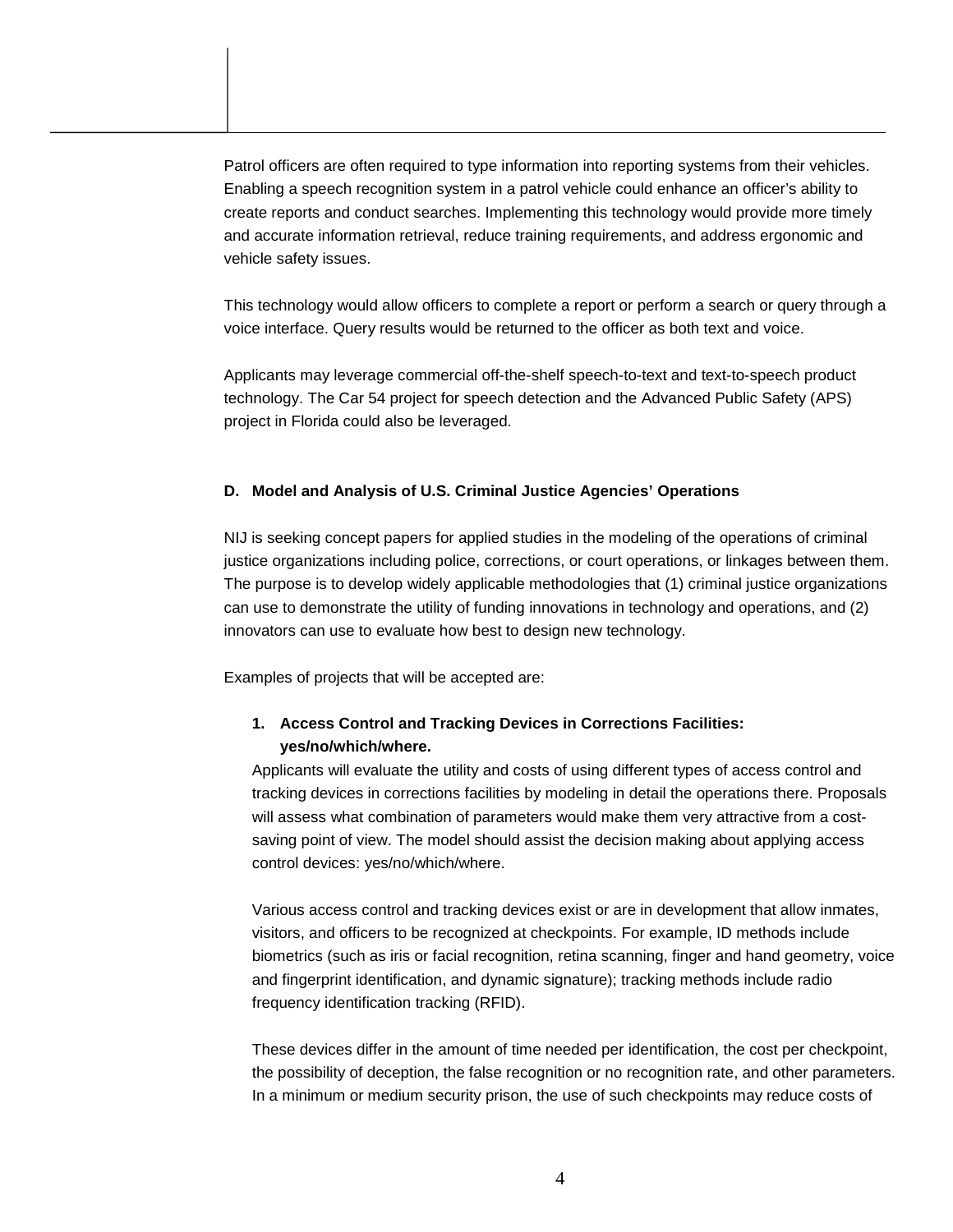escorting inmates; legal costs due to inmate complaints; investigation costs for disturbances, contraband discovery, injury, or other events; costs of counts; and possibly other costs.

A detailed model of the daily, occasional, and unplanned events can be constructed that will provide estimates of the various costs involved with (1) access control devices at some set of checkpoints, (2) no technology change, and (3) a tracking system based on RFID. The model will help in making decisions about applying access control devices: yes/no/which/where.

### **2. Type and Amount of Communication between Different Agencies in Critical Incidents.**

Applicants will evaluate the utility and costs of using different configurations of interoperable radio devices in critical incidents by modeling the necessary communications during such an event. Proposals will assess which functionalities to include (e.g., voice and data); what specifications, such as channel count, have a significant effect on costs or utility; and what different levels of communication to consider—giving everybody access to all channels could be more disruptive than helpful. The model will then assist in determining the type and amount of communication between different parties that will be necessary to facilitate all relevant activities.

Several types of networks can be envisioned for critical incident management where multiple independent agencies are involved. Much information is available concerning the technical specifications for such systems; however, a reasonably simple model that allows sufficiently accurate assessment of the resulting utility would assist in making choices among the different systems as well as choices of parameters in any individual system.

The model should be scalable in some manner to allow different magnitudes of incidents to be examined. The ideal model would consider events that range from basic traffic stops to large-scale critical events.

The model should recognize bottlenecks, flow analysis, redundancy, and throughput requirements (including overhead, etc.). It should also address mobility requirements versus temporary fixes.

As an appendix that does not count toward the 7-page limit, the proposal should include the planning documents that describe possible scenarios and detail the interaction of various agencies.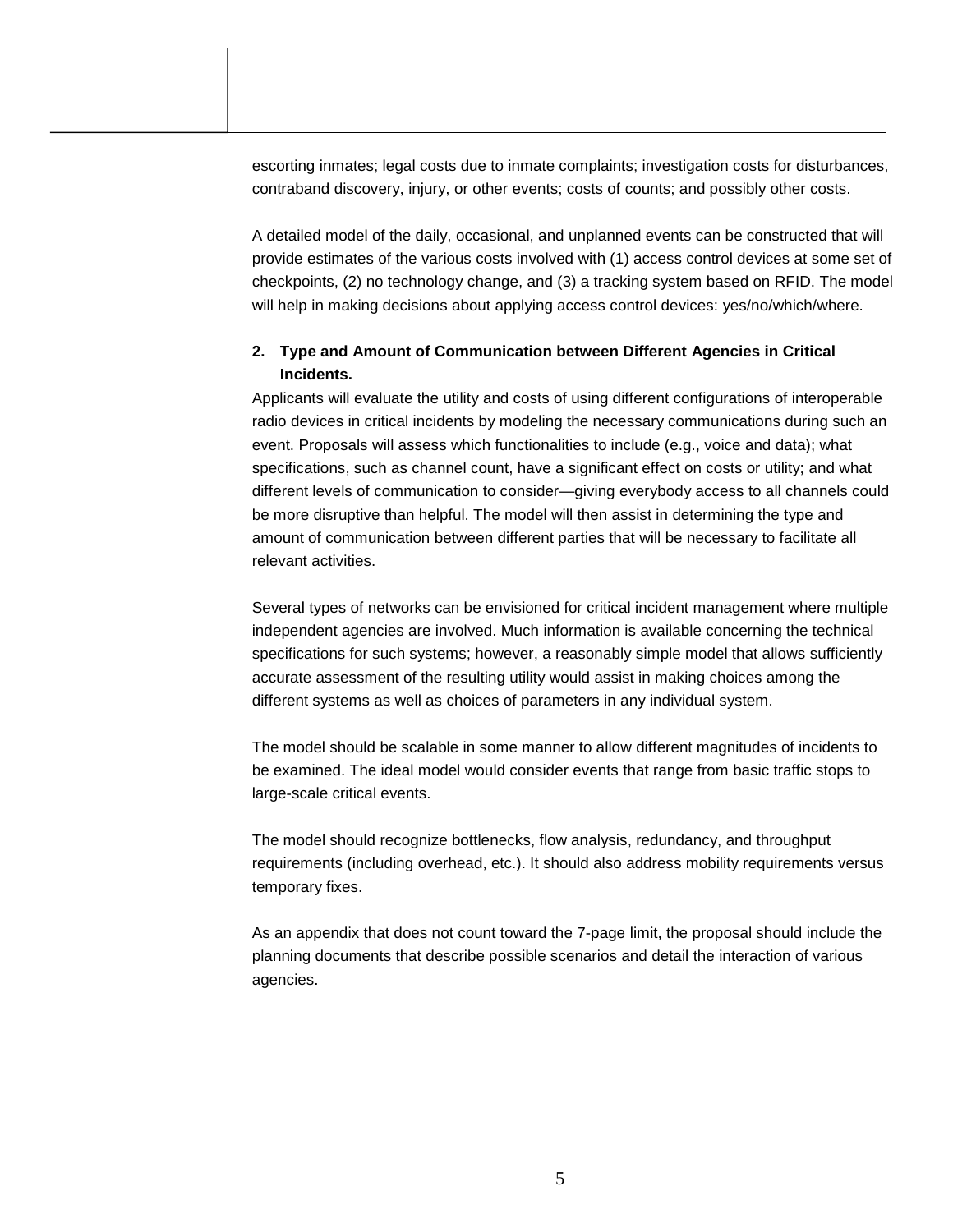## **III. General Requirements and Guidance**

NIJ is asking you to submit a concept paper that captures the essence of a full proposal. The main difference between a concept paper and a proposal is that concept papers are much shorter and do not contain detailed budgets.

Your concept paper should state the problem under investigation (including goals and objectives of the proposed project) and the relevance of the project to public policy, practice, or theory. The narrative program section should state the research question and objectives and explain how the work will contribute to knowledge and practice. It should describe in sufficient detail the research methods and analytic strategy.

While the concept paper should not include a detailed budget or management plan, the program narrative should include a staffing plan and an estimate of the funding required, summarized by task, and a general timeframe for completion of those tasks and the project as a whole.

Peer reviewers will evaluate each concept paper and based on their recommendations, NIJ will invite authors of selected concept papers to submit full applications.

The format for your concept paper is as follows:

- 1. Abstract of no more than 400 words.
- 2. Program narrative.
	- a. Research question or problem.
	- b. Research goals and objectives.
	- c. Research design and methods.
	- d. Implications for policy and practice.
	- e. Dissemination strategy.
	- f. Description of estimated costs.
	- g. Staffing plan.
	- h. Timeline.
- 3. Tables, figures, charts, and appendixes, if applicable.
- **A. Submit applications online:** Paper applications are not accepted. Applications must be submitted online at Grants.gov. See <http://www.ojp.usdoj.gov/nij/funding/howto.htm> for application instructions.
- **B. Relevance of the project for policy and practice:** Higher quality concept papers clearly explain the practical implications of the project. They connect technical expertise with policy and practice. To ensure that the project has strong relevance for policy and practice, some researchers and technologists collaborate with practitioners and policymakers. You may include letters showing support from practitioners, but they carry less weight than clear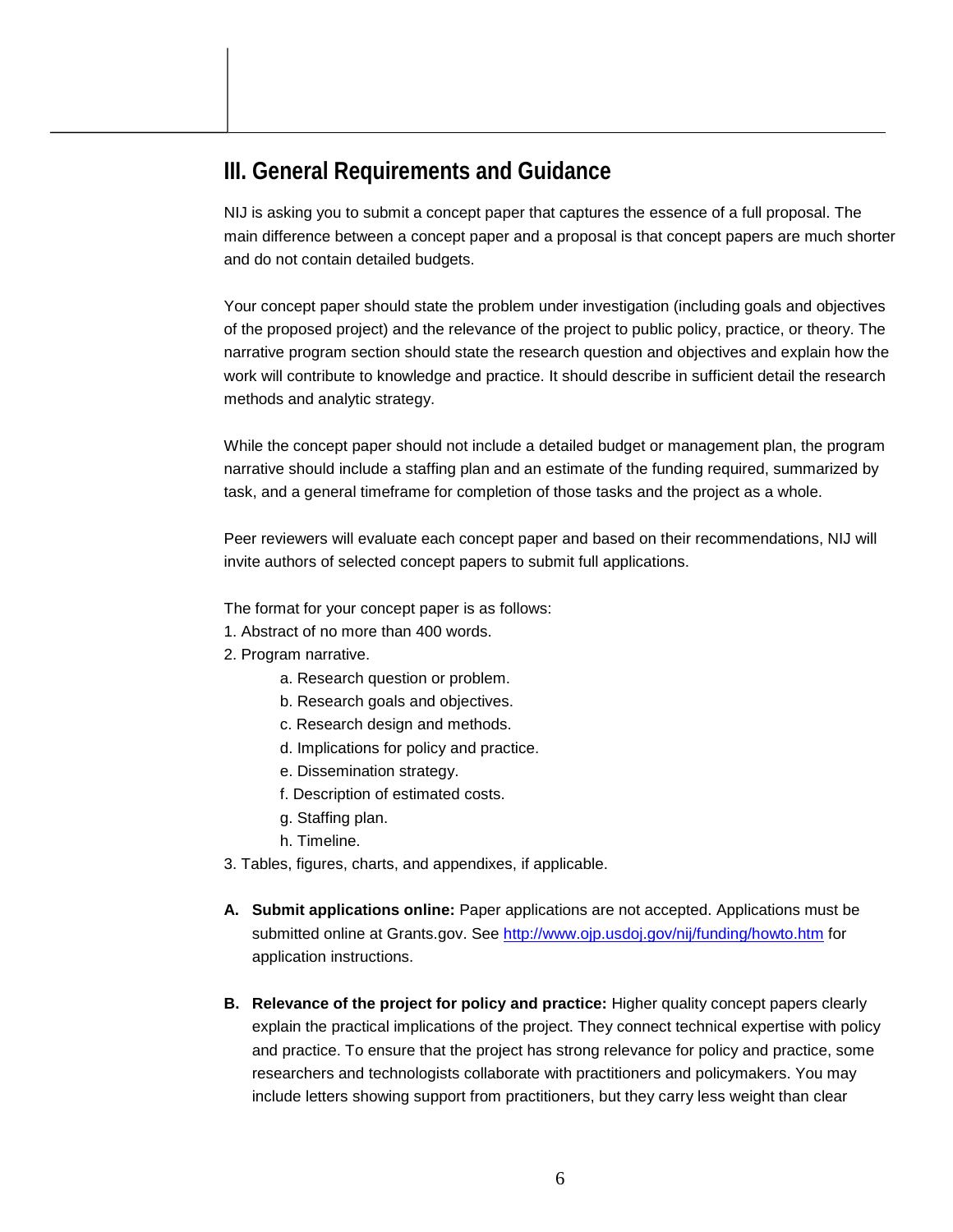evidence that you understand why policymakers and practitioners would benefit from your work and how they would use it. While a partnership may affect State or local activities, it should also have broader implications for others across the country.

- **C. Cofunding:** A grant made by NIJ under this solicitation may account for up to 100 percent of the total cost of the project. You must indicate whether you believe it is feasible for you to contribute cash, facilities, or services as non-Federal support for the project. Your concept paper should identify generally any such contributions that you propose to make. If you are asked to submit a full proposal, your proposed budget should indicate in detail which items, if any, will be supported with non-Federal contributions.
- **D. Number of grants to be awarded:** NIJ's grant award process is highly competitive. The number of awards to be made is subject to the availability of funds and the number and quality of applications received.
- **E. When awards will be made:** All applicants, whether they are accepted or rejected, will be notified. The review and approval process for concept papers takes about 8 weeks. The review and approval process for full proposals takes about 6 months. You should not propose to begin work until at least 8 months after the concept paper deadline on the cover of this solicitation. Also, you should not expect to receive notification of a decision for at least 8 months after that date. Lists of awards are updated regularly on NIJ's Web site at [http://www.ojp.usdoj.gov/nij/funding.htm.](http://www.ojp.usdoj.gov/nij/funding.htm)
- **F. Financial capability questionnaire:** Any applicant that is a nongovernmental entity and has not previously received an award from OJP will be required to complete and submit a financial capability questionnaire before any award is made.
- **G. An environmental assessment may be required:** All awards are subject to the National Environmental Policy Act (NEPA). To ensure NEPA compliance, NIJ may require some award recipients to submit additional information.
- **H. Protection of confidentiality:** Federal regulations require applicants for NIJ funding to outline specific procedures for protecting private information about individuals as part of the Privacy Certificate submitted with the application package. For additional information, see "Guidelines: How to Submit Applications," at [http://www.ojp.usdoj.gov/nij/funding.htm#gsya.](http://www.ojp.usdoj.gov/nij/funding.htm#gsya)
- **I. A DUNS number is required:** The Office of Management and Budget requires that all businesses and nonprofit applicants for Federal funds include a DUNS (Data Universal Numeric System) number in their application for a new award or renewal of an award. Applications without a DUNS number are incomplete. A DUNS number is a unique nine-digit sequence recognized as the universal standard for identifying and keeping track of entities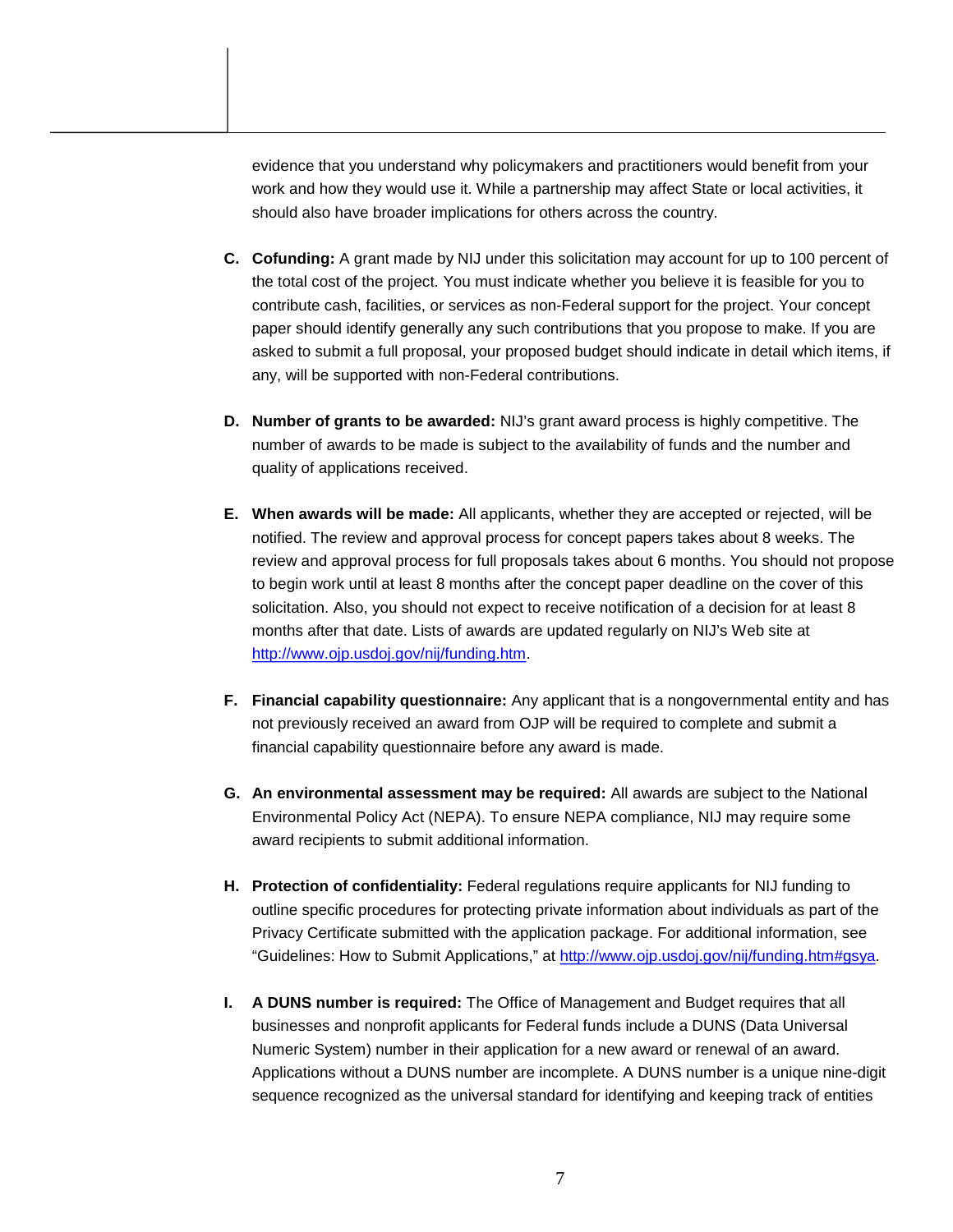receiving Federal funds. The identifier is used for tracking purposes and to validate address and point of contact information. NIJ will use the DUNS number throughout the grant life cycle. Obtaining a DUNS number is a free, one-time activity. Obtain one by calling 1–866– 705–5711 or by applying online at [http://www.dunandbradstreet.com.](http://www.dunandbradstreet.com) Individuals are exempt from this requirement.

- **J. Funds cannot be used to lobby:** Under the Anti-Lobbying Act (18 U.S.C. § 1913), grantees generally may not use funds to support the enactment, repeal, or modification of any law, regulation, or policy at any level of government. For additional information on rules and regulations, see OJP's Financial Guide at [http://www.ojp.usdoj.gov/FinGuide.](http://www.ojp.usdoj.gov/FinGuide)
- **K. What will** *not* **be funded:** Typically, NIJ *does not* fund the following:
	- 1. Provision of training or direct service.
	- 2. Proposals primarily to purchase equipment, materials, or supplies. (Your budget may include these items if they are necessary to conduct applied research, development, demonstration, evaluation, or analysis, but NIJ does not fund proposals that are primarily to purchase equipment.)
	- 3. Work that will be funded under another specific solicitation.
	- 4. Proposals that do not involve a suitable treatment of a technology, such as the conduct of applied research, development, analysis, evaluation, or the demonstration of one or more technologies.
- **L. Cost of proposed work**: Total funding for this solicitation and number of awards will depend on the availability of funds and the quality of applications. All awards are subject to the availability of appropriated funds. If appropriate, NIJ recommends that applicants divide the project into discrete phases, stages, or tasks so that NIJ can consider making an award for a specific portion of the work. Typically, NIJ awards grants of \$500,000 and below.
- **M. Information technology standards compliance:** As appropriate, all equipment and software developed under awards that result from this solicitation must be compliant with U.S. Department of Justice Information Technology interface standards, including the National Criminal Intelligence Sharing Plan (see [http://it.ojp.gov/documents/National\\_Criminal\\_Intelligence\\_Sharing\\_Plan.pd](http://it.ojp.gov/documents/National_Criminal_Intelligence_Sharing_Plan.pdf)f), Global Justice XML Data Model (see [http://it.ojp.gov/jxdm](http://it.ojp.gov/jxdm/)/), and the Law Enforcement Information Sharing Plan (LEISP). A list of additional standards can be found at the OJP Standards Clearinghouse ([http://it.ojp.gov/jsr/intro/intro03.htm](http://it.ojp.gov/jsr/intro/intro03.html)l).
- **N. Funding to faith-based and community organizations:** Consistent with President George W. Bush's Executive Order 13279, dated December 12, 2002, and 28 C.F.R. Part 38, it is OJP policy that faith-based and community organizations that statutorily qualify as eligible applicants under OJP programs are invited and encouraged to apply for assistance awards to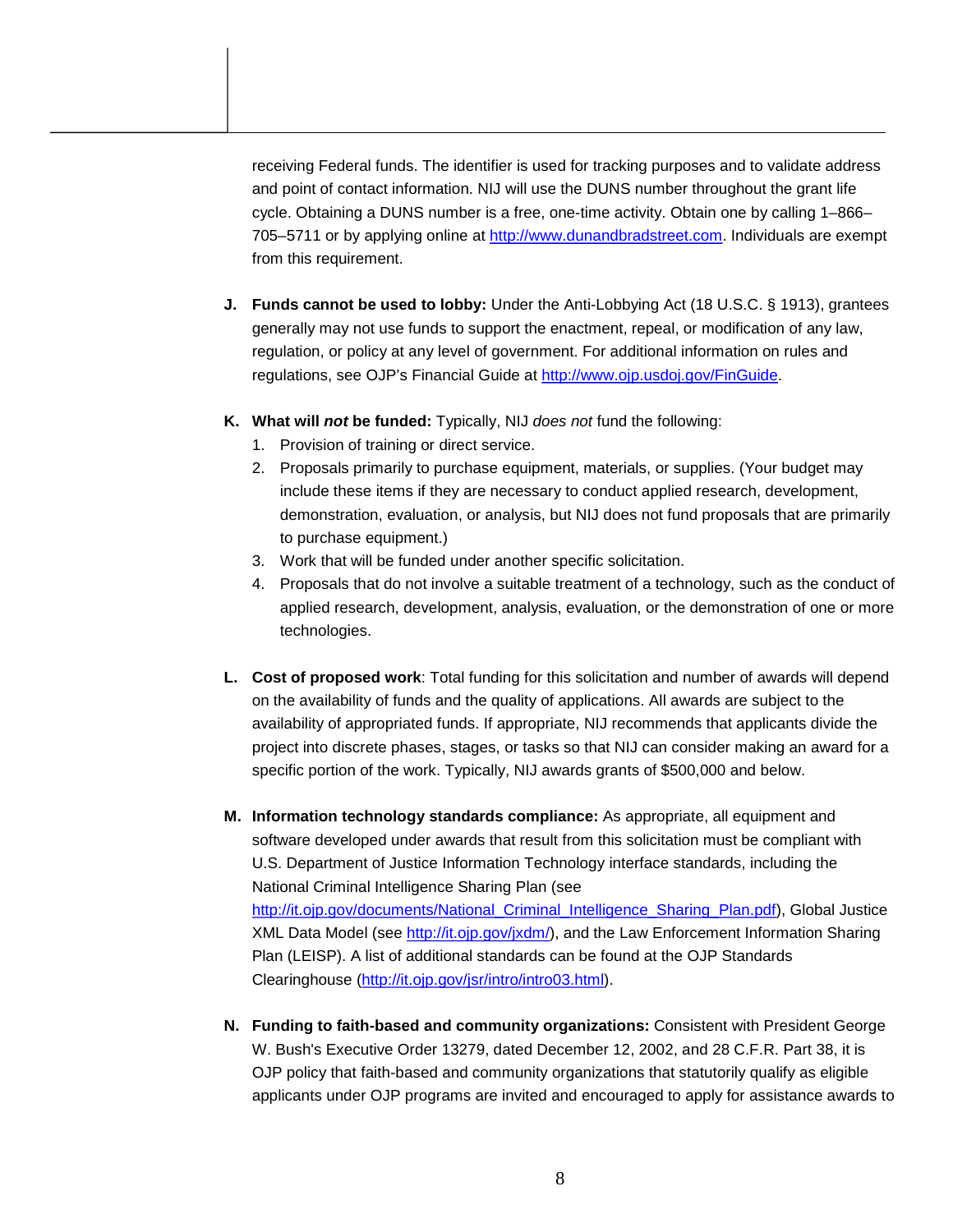fund eligible grant activities. Faith-based and community organizations will be considered on the same basis as any other eligible applicants and, if they receive an award, will be treated on an equal basis with all other grantees in the administration of such awards. No eligible applicant or grantee will be discriminated for or against on the basis of its religious character or affiliation, religious name, or the religious composition of its board of directors or persons working in the organization. Faith-based organizations receiving OJP awards retain their independence and do not lose or have to modify their religious identity (e.g., removing religious symbols) to receive assistance awards. OJP grant funds, however, may not be used to fund any inherently religious activity, such as prayer or worship. Inherently religious activity is permissible, although it cannot occur during an activity funded with OJP grant funds; religious activity must be separate in time or place from the OJP-funded program. Further, participation in such activity by individuals receiving services must be voluntary. Programs funded by OJP are not permitted to discriminate in the provision of services on the basis of a beneficiary's religion.

#### **O. Call for assistance:**

For technical guidance about applying through Grants.gov, call Grants.gov Technical Support at 1–800–518–4726. For questions about this solicitation, the research being solicited, or other NIJ funding opportunities, see the NIJ Web site at <http://www.ojp.usdoj.gov/nij>or contact NIJ at 202–305–7807.

## **IV. Selection Criteria**

NIJ is firmly committed to the competitive process in awarding grants. All concept papers and proposals are subjected to independent peer-review panel evaluations. External peer-review panelists consider both technical and programmatic merits. Panelists are selected based on their expertise in subject areas pertinent to the proposals.

Peer-review panelists will evaluate concept papers using the criteria listed below. Following this assessment, NIJ will then invite selected applicants to submit full proposals. Full proposals will also be peer reviewed. NIJ staff then make recommendations to the NIJ Director. The Director makes final award decisions.

Successful applicants must demonstrate the following:

#### **A. Understanding of the problem and its importance.**

The proposal must state the current status of research or technology, and the contribution of the proposed work. Whenever applicable, a brief literature review with references is expected.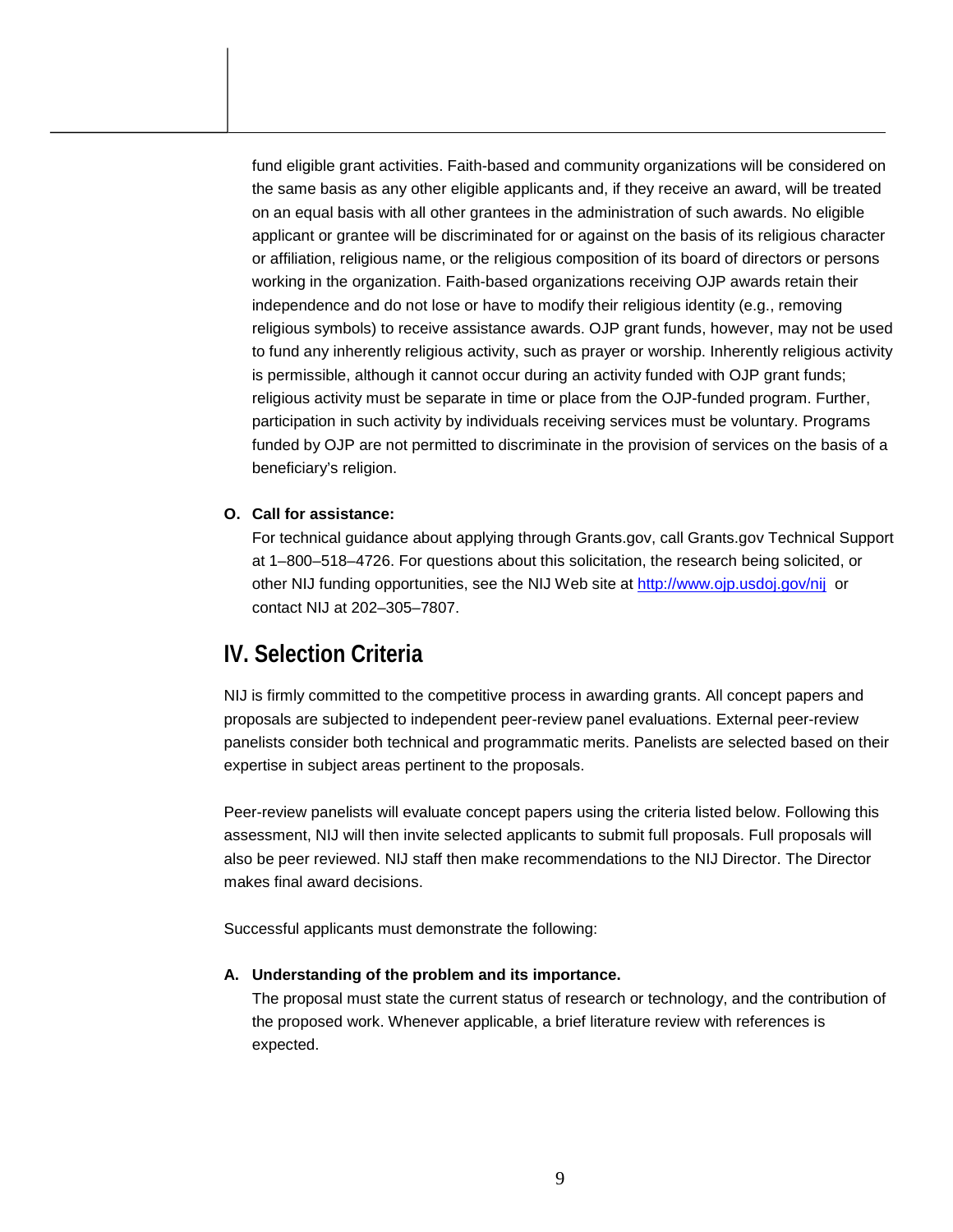### **B. Quality and technical merit.**

- 1. Awareness of the state of current research or technology.
- 2. Soundness of methodology and analytic and technical approach.
- 3. Feasibility of proposed project and awareness of pitfalls.
- 4. Innovation and creativity (when appropriate).

### **C. Impact of the proposed project.**

- 1. Potential for significant advances in scientific or technical understanding of the problem.
- 2. Potential for significant advances in the field.
- 3. Relevance for improving the policy and practice of criminal justice and related agencies and improving public safety, security, and quality of life.
- 4. Affordability and cost-effectiveness of proposed end products, when applicable (e.g., purchase price and maintenance costs for a new technology or cost of training to use the technology).
- 5. Perceived potential for commercialization and/or implementation of a new technology (when applicable).

### **D. Capabilities, demonstrated productivity, and experience of applicants.**

- 1. Qualifications and experience of proposed staff.
- 2. Demonstrated ability of proposed staff and organization to manage the effort.
- 3. Adequacy of the plan to manage the project, including how various tasks are subdivided and resources are used.
- 4. Successful past performance on NIJ grants and contracts (when applicable).

## **E. Budget.**

- 1. Total cost of the project relative to the perceived benefit.
- 2. Appropriateness of the budget relative to the level of effort.
- 3. Use of existing resources to conserve costs.

## **F. Dissemination strategy.**

- 1. Well-defined plan for the grant recipient to disseminate results to appropriate audiences, including researchers, practitioners, and policymakers.
- 2. Suggestions for print and electronic products NIJ might develop for practitioners and policymakers.

## **V. Requirements for Successful Applicants**

If you are invited to submit a proposal and your proposal is funded, you will be required to submit several reports and other materials as follows: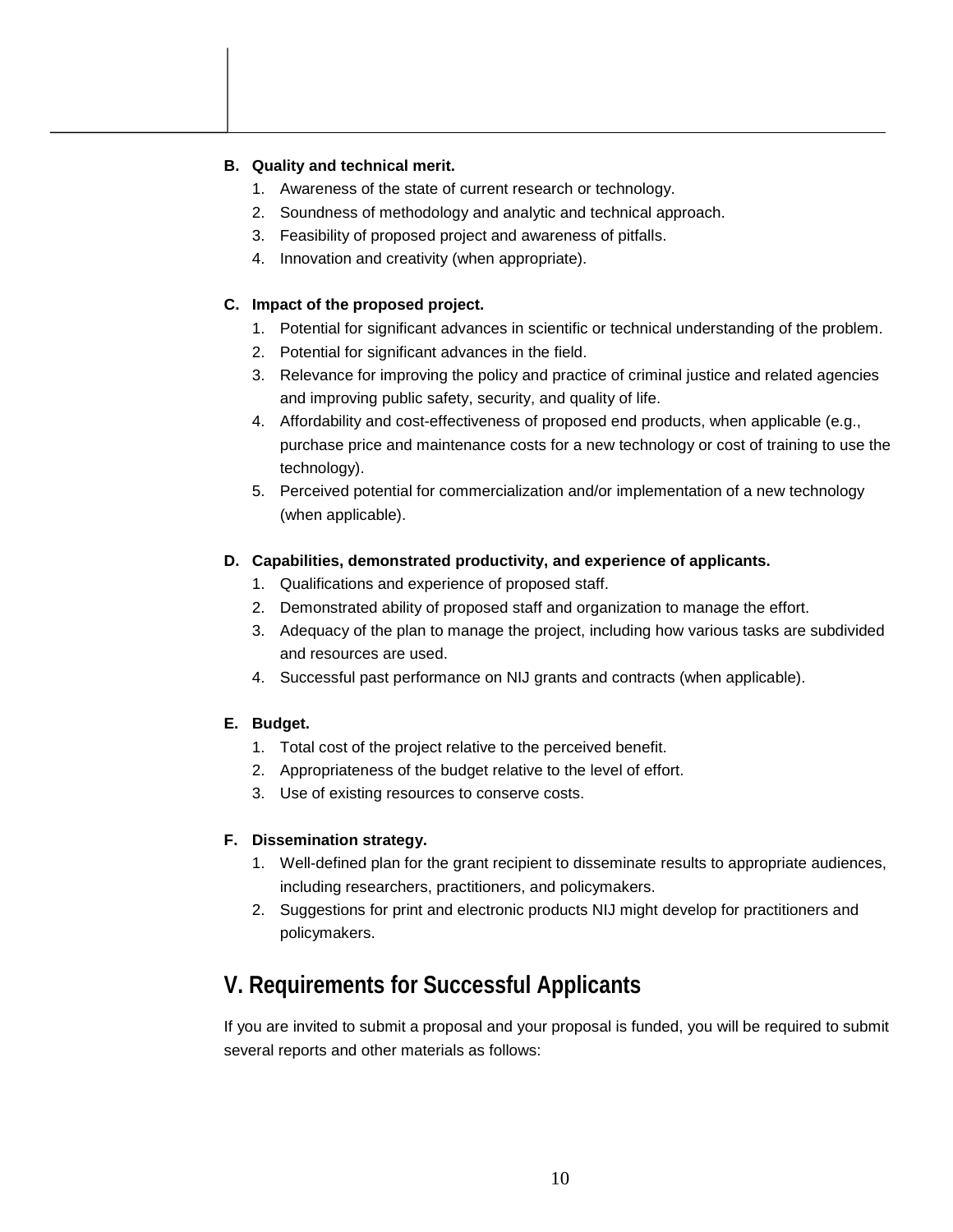**A. Final report:** The final report should be a comprehensive overview of the project and should include a detailed description of the project design, data, and methods; a full presentation of scientific findings; and a thorough discussion of the implications of the project findings for criminal justice practice and policy. It must contain an abstract of no more than 400 words and an executive summary of no more than 2,500 words.

A draft of the final report, abstract, and executive summary must be submitted 90 days before the end date of the grant. The draft final report will be peer reviewed upon submission. The reviews will be forwarded to the principal investigator with suggestions for revisions. The final report, abstract, and executive summary then must be submitted by the end date of the grant. The abstract, executive summary, and final report must be submitted in both paper and electronic formats.

For evaluation studies, the final report should include a section on measuring program performance. This section should outline the measures used to evaluate program effectiveness, modifications made to those measures as a result of the evaluation, and recommendations regarding these and other potential performance measures for similar programs. (This information will be particularly valuable to NIJ and other Federal program agencies in implementing performance measures for federally funded criminal justice programs.)

- **B.** Interim reports: Grantees must submit quarterly financial reports, semi-annual progress reports, a final progress report, and, if applicable, an annual audit report in accordance with the Office of Management and Budget Circular A-133. Future awards and fund drawdowns may be withheld if reports are delinquent. Post-award reporting requirements are described in "Guidelines: How to Submit Applications," available at [http://www.ojp.usdoj.gov/nij/funding.htm#gsya.](http://www.ojp.usdoj.gov/nij/funding.htm#gsya)
- **C. Materials concerning protection of confidential information and human subjects:**  Recipients of NIJ research funds must comply with Federal regulations concerning the protection of private information about individuals. Recipients also must comply with Federal regulations concerning protection of human subjects. In general, all research involving human subjects that is conducted or supported by NIJ funds must be reviewed and approved by an Institutional Review Board before Federal funds are expended for that research. NIJ may also ask grant recipients for additional information related to privacy and human subjects testing.

Additional general information regarding NIJ's requirements for privacy and protection of human subjects appears in "Guidelines: How to Submit Applications," available at [http://www.ojp.usdoj.gov/nij/funding.htm#gsya.](http://www.ojp.usdoj.gov/nij/funding.htm#gsya) Additional information about NIJ's requirements can be found at [http://www.ojp.usdoj.gov/nij/funding/humansubjects/index.html.](http://www.ojp.usdoj.gov/nij/funding/humansubjects/index.html)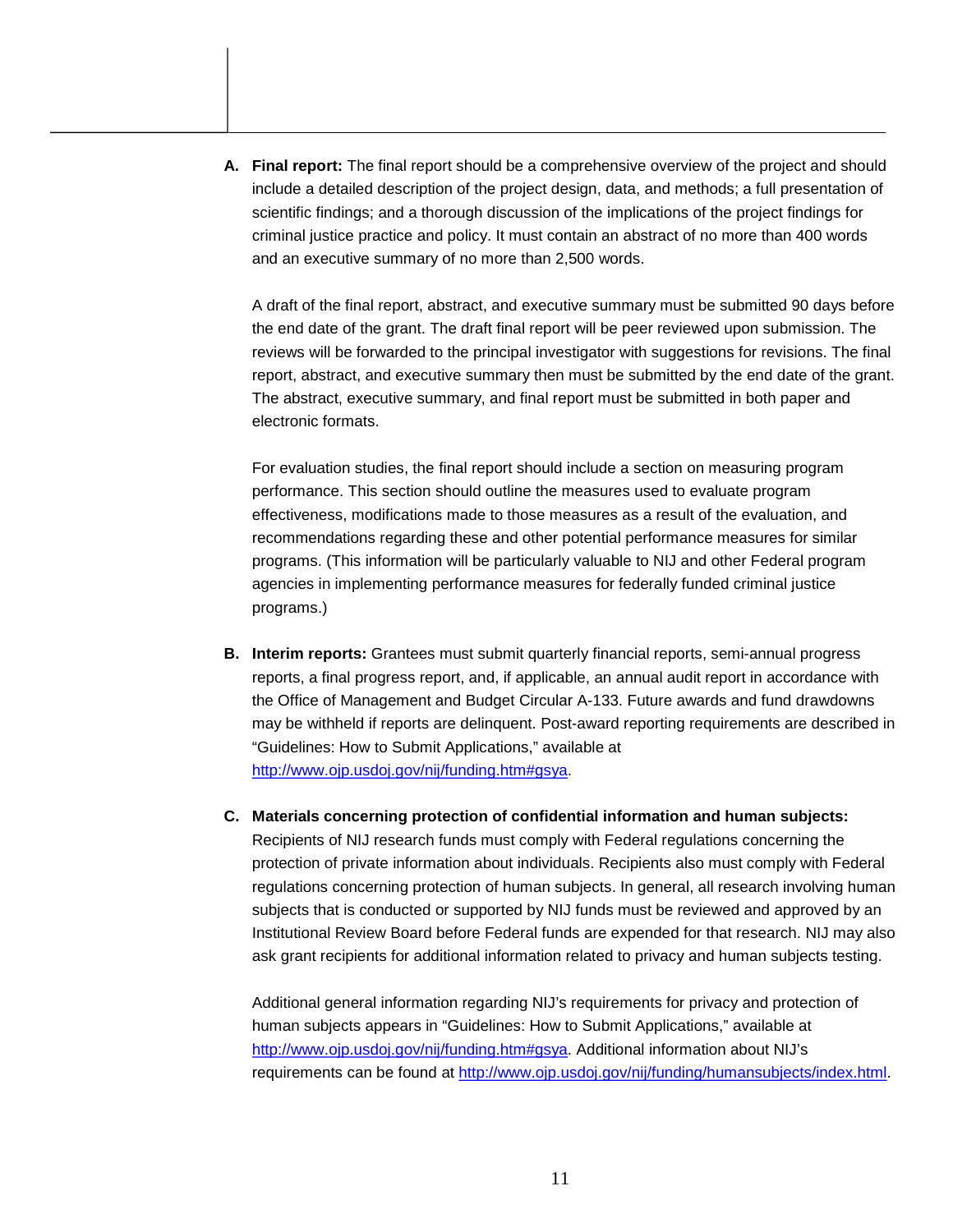- **D. Electronic data:** Some grant recipients will be required to submit electronic data and supporting documentation, such as a codebook or dictionary, capable of being re-analyzed and used by other researchers. The materials must be submitted by the end date of the grant. Grant applicants should ensure that the proposed timeline and budget accommodate these requirements.
- **E. Performance Measures:** To assist OJP in fulfilling its responsibilities under the Government Performance and Results Act (GPRA), P.L. 103-62, applicants who receive funding under this solicitation must provide data that measures the results of the work. This data will also contribute to achieving NIJ's overall research, development, and evaluation mission. NIJ expects research to be accurate, objective, relevant, and useful. Performance measures for this solicitation are as follows:

| <b>Objective</b>                                                                                                                                                                | <b>Performance Measures</b>                                                                                                                                                 | <b>Data Grantee Provides</b>                                                                                                                           |
|---------------------------------------------------------------------------------------------------------------------------------------------------------------------------------|-----------------------------------------------------------------------------------------------------------------------------------------------------------------------------|--------------------------------------------------------------------------------------------------------------------------------------------------------|
| Develop, test, or evaluate<br>technologies or tools to improve the<br>performance of law enforcement<br>and corrections operations or more<br>effectively and efficiently train | 1. Relevance to the needs of the<br>field as measured by whether the<br>grantee's substantive scope did not<br>deviate from the funded proposal<br>or any subsequent agency | 1. A final report providing a<br>comprehensive overview of<br>the project and a detailed<br>description of the project<br>design, data, and methods; a |
| officers.                                                                                                                                                                       | modifications to the scope.<br>2. Quality of the research as                                                                                                                | full presentation of scientific<br>findings; and a thorough<br>discussion of the implications                                                          |
|                                                                                                                                                                                 | assessed by peer reviewers.                                                                                                                                                 | of the project findings for<br>criminal justice practice and                                                                                           |
|                                                                                                                                                                                 | 3. Quality of management as<br>measured by whether significant                                                                                                              | policy.                                                                                                                                                |
|                                                                                                                                                                                 | interim project milestones were<br>achieved, final deadlines were met,                                                                                                      | 2. Quarterly financial reports,<br>semi-annual progress reports,                                                                                       |
|                                                                                                                                                                                 | and costs remained within<br>approved limits.                                                                                                                               | and a final progress report.                                                                                                                           |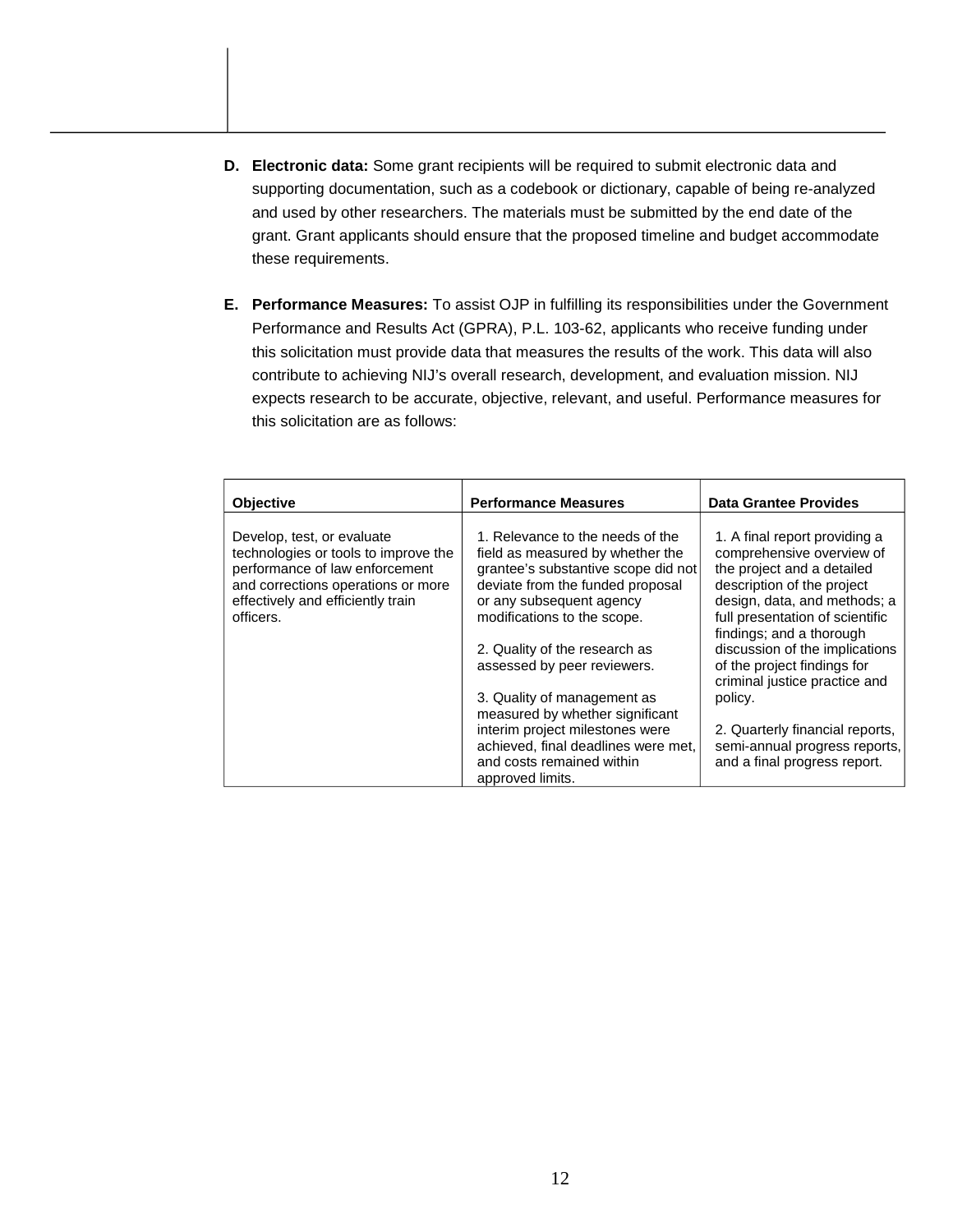## **Tips for Submitting Your Application**

- 1. Begin the application process early—especially if you have never used the Grants.gov Web site. NIJ will not accept applications received after the deadline listed on the cover. To start the process, go to <http://www.grants.gov>*.*
- 2. Go to <http://www.ojp.usdoj.gov/nij/funding/howto.htm> for detailed application instructions.
- 3. Although your proposal may budget for the purchase of equipment if the equipment is necessary to conduct the project, NIJ will not fund applications that are primarily to purchase equipment, materials, or supplies.
- 4. Call for help:
	- For technical guidance about Grants.gov, call 1–800-518–4726.
	- For questions about this solicitation, the research being solicited, or other NIJ funding opportunities, contact NIJ at 202–305–7807.

View or print a copy of this document from the NIJ Web site

[\(http://www.ojp.usdoj.gov/nij/funding.htm\)](http://www.ojp.usdoj.gov/nij/funding.htm) or request one by calling NCJRS at 1–800–851–3420 or e-mailing askncjrs@ncjrs.org.